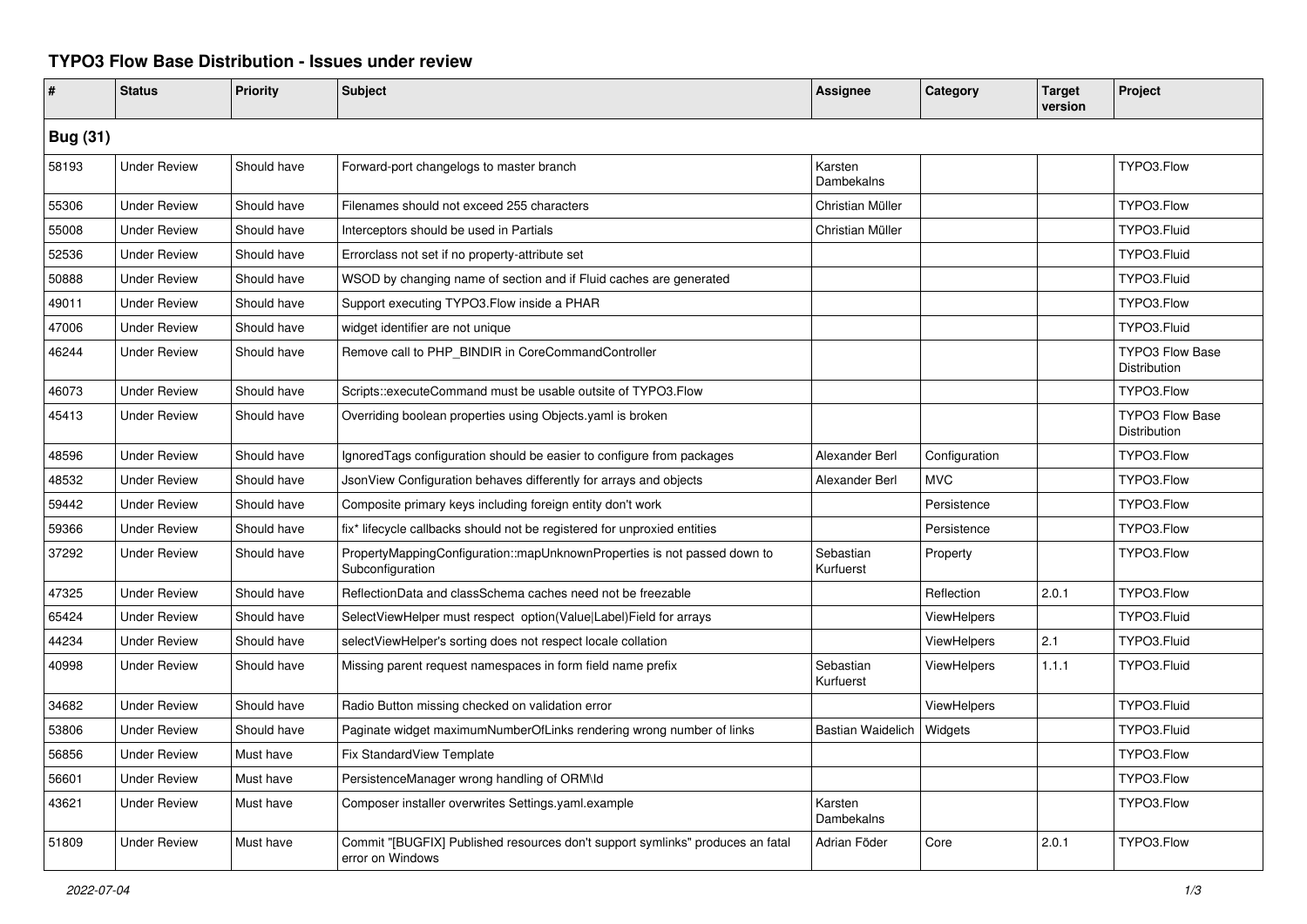| $\#$         | <b>Status</b>       | Priority    | <b>Subject</b>                                                                                            | <b>Assignee</b>          | Category           | <b>Target</b><br>version | Project         |  |
|--------------|---------------------|-------------|-----------------------------------------------------------------------------------------------------------|--------------------------|--------------------|--------------------------|-----------------|--|
| 51239        | <b>Under Review</b> | Must have   | AbstractViewHelper use incorrect method signature for "\$this->systemLogger->log()'                       | Adrian Föder             | Core               |                          | TYPO3.Fluid     |  |
| 37352        | <b>Under Review</b> | Must have   | generateValueHash() should use getIdentifierByObject()                                                    | Karsten<br>Dambekalns    | Persistence        |                          | TYPO3.Flow      |  |
| 57541        | <b>Under Review</b> | Must have   | Content Security: operands work intrinsically differently in Rewrite and Manual check                     |                          | Security           |                          | TYPO3.Flow      |  |
| 42601        | <b>Under Review</b> | Must have   | Content Security: QOM rewriting is omitted if used in certain cases in an Action<br>Controller            | Robert Lemke             | Security           | 2.0.1                    | TYPO3.Flow      |  |
| 31500        | <b>Under Review</b> | Must have   | Argument validation for CLI requests is not done                                                          | Karsten<br>Dambekalns    | Validation         |                          | TYPO3.Flow      |  |
| 59057        | <b>Under Review</b> | Must have   | Hidden empty value fields shoud be disabled when related field is disabled                                | <b>Bastian Waidelich</b> | ViewHelpers        |                          | TYPO3.Fluid     |  |
| Feature (18) |                     |             |                                                                                                           |                          |                    |                          |                 |  |
| 55793        | <b>Under Review</b> | Could have  | Add Support for groupBy                                                                                   | Kerstin<br>Huppenbauer   | Persistence        |                          | TYPO3.Flow      |  |
| 52640        | <b>Under Review</b> | Should have | Create an UnlessViewHelper as opposite to the IfViewHelper                                                | Marc Neuhaus             |                    |                          | TYPO3.Fluid     |  |
| 49756        | <b>Under Review</b> | Should have | Select values by array key in checkbox viewhelper                                                         |                          |                    |                          | TYPO3.Fluid     |  |
| 48657        | <b>Under Review</b> | Should have | support HTTP_RANGE                                                                                        |                          |                    |                          | TYPO3.Flow      |  |
| 45100        | <b>Under Review</b> | Should have | RequestDispatchingAspect should check if entry point can handle current request                           | Christopher<br>Hlubek    |                    |                          | TYPO3.Flow      |  |
| 43424        | <b>Under Review</b> | Should have | Support subpackage when kickstarting model & repository                                                   | Karsten<br>Dambekalns    |                    | 2.0.1                    | TYPO3.Kickstart |  |
| 60095        | <b>Under Review</b> | Should have | LockManager's LockHoldingStackPage should be configurable                                                 |                          | Configuration      |                          | TYPO3.Flow      |  |
| 37373        | <b>Under Review</b> | Should have | Make annotation overrides / "injection" via Objects yaml possible                                         | <b>Marc Neuhaus</b>      | Configuration      |                          | TYPO3.Flow      |  |
| 46257        | <b>Under Review</b> | Should have | Add escape sequence support for Fluid                                                                     |                          | Core               |                          | TYPO3.Fluid     |  |
| 35030        | <b>Under Review</b> | Should have | Dynamic locale detection                                                                                  | Karsten<br>Dambekalns    | 118n               |                          | TYPO3.Flow      |  |
| 54037        | <b>Under Review</b> | Should have | JsonView accepts encoding options                                                                         |                          | <b>MVC</b>         |                          | TYPO3.Flow      |  |
| 37405        | <b>Under Review</b> | Should have | When changing a property wich is used in routing the Link-VH should direkt to the<br>new properties value |                          | MVC - Routing      |                          | TYPO3.Flow      |  |
| 29972        | <b>Under Review</b> | Should have | Configurable Redirects                                                                                    | <b>Tim Kandel</b>        | MVC - Routing      |                          | TYPO3.Flow      |  |
| 59672        | <b>Under Review</b> | Should have | Add support for Doctrine 2.5 embeddables                                                                  | Alexander Berl           | Persistence        |                          | TYPO3.Flow      |  |
| 51676        | <b>Under Review</b> | Should have | Support of symlinks for Resources                                                                         |                          | Resource           |                          | TYPO3.Flow      |  |
| 47191        | <b>Under Review</b> | Should have | Make (property) Validators aware of parent class and the property they belong to                          |                          | Validation         |                          | TYPO3.Flow      |  |
| 43346        | <b>Under Review</b> | Should have | Allow property mapping configuration via template                                                         | Karsten<br>Dambekalns    | <b>ViewHelpers</b> | 2.1                      | TYPO3.Fluid     |  |
| 50115        | <b>Under Review</b> | Must have   | During the policy loading, we need to take care if class exist                                            | Dominique Feyer          | Security           |                          | TYPO3.Flow      |  |

## **Task (9)**